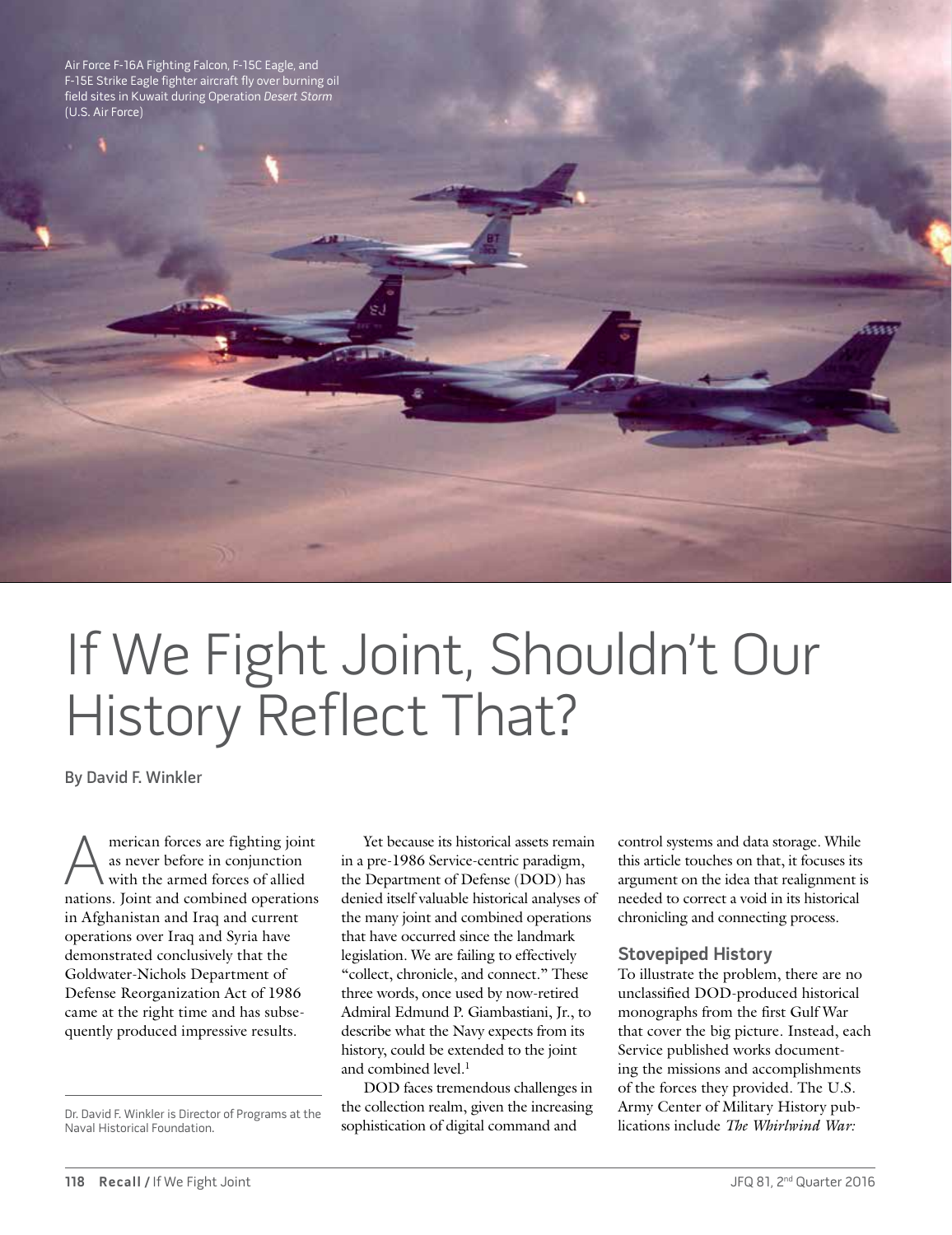*The United States Army and Operations*  Desert Shield *and* Desert Storm and *Jayhawk! The VII Corps in the Persian*  Gulf War.<sup>2</sup> The Air Force History Support Office publications include *On Target: Organizing and Executing the Strategic Air Campaign Against Iraq.*<sup>3</sup> Representing the Naval Historical Center's contribution to this genre is *Shield and Sword: The United States Navy and the Persian Gulf War*. The Marine Corps History Division has several monographs in print.<sup>4</sup>

These publications are well written and do not ignore joint and combined operations. *Shield and Sword*, for instance, argues that the Navy needed to be better integrated at the joint command level, citing naval air's difficulty in receiving air tasking orders. But Service biases can be clearly discerned from such works as the Air Force's *Decisive Force: Strategic Bombing in the Gulf War*, which posited that the Gulf War–demonstrated airpower could bring down an enemy's military and economic infrastructure with few civilian casualties and minimal application of ground forces.5

While it could be argued that a span of 4 years may not have allowed Goldwater-Nichols an opportunity to trickle down within the DOD historical community at the time of the Gulf War, that excuse holds little water nearly three decades later. Again, the Service history offices strove to chronicle their branch's story in the global war on terrorism.<sup>6</sup>

Then there is the problem of connecting. Historians tend to focus on researching, writing, and getting their products to press. Marketing is someone else's job. To their credit, the Services have Web sites that list their publications and are posting some of these works online. However, most hard-copy products are distributed to limited internal audiences. Useful studies conducted by one Service history office are not being taken advantage of by other Services, government agencies, and outside institutions.

As for collecting, the picture is somewhat brighter due to the efforts of the Joint History Office (JHO). In 1993, recognizing the inadequacies of joint history coverage during the Gulf War, the

Director of Joint History formed a Joint Operational History Branch within JHO to assure historical coverage for joint task forces created for contingency operations. To do this, the branch liaised with the history office of the combatant command charged with conducting a contingency operation to determine requirements. Each combatant command has a history office, which usually consists of one or two historians and a clerical assistant.

To meet contingency operation history gathering requirements, the JHO requested Reservists from the combat documentation assets of the four Service history organizations.7 With the sometimes reluctant cooperation of those organizations, JHO deployed joint documentation teams to cover operations in Somalia, Guantánamo Bay, Rwanda, Haiti, and the Balkans, and in recent years to capture the history of operations in Iraq and Afghanistan.

Putting joint combat documentation teams in the field addresses only the collection part of the mission. The recipients of the electronic data, oral interviews, and other materials received from these joint combat documentation teams are the historians and archivists of the combatant command history offices. Having a responsibility to produce "accurate, thorough, and objective historical accounts of their commands, including all significant contingency and joint operations conducted by their respective commands," these individuals have to cull through this mountain of material to extract the information needed to chronicle recent operations.8 The first step is establishing a chronology of events. This task alone is daunting, given the increasing complexity of combat operations.

Some of this work is being conducted at the JHO level. For example, Frank N. Schubert's *Other Than War: The American Military Experience and Operations in the Post–Cold War Decade*  (2013) brings clarity to a list of nearly 300 military deployments from 1989 to 2001.<sup>9</sup> Are the combatant command offices, however, properly resourced to produce the operational historical analyses for their respective commands? The consensus points to a negative response.

# **The Special Operations Example**

This conclusion factors in the experiences of the U.S. Special Operations Command (USSOCOM) history office. Working with a small permanent staff, this office keeps pace through the use of Reservists and contract employees. These trained individuals convert materials collected from the field into operational studies that are fed into the USSOCOM hierarchy. In many cases, the Reservists chronicling recent actions are the same ones who were deployed to the field to gather the raw materials. Because of the initiative of the USSOCOM historian and the willingness of his superiors to fund Reservists from the four Services to produce some of the best narrative analyses that will never be read by the general public, USSOCOM is receiving products that are integral for the training and planning of future missions.10

Unfortunately, the USSOCOM experience is atypical. Unlike the special operations community, where officers rotate in and out of related assignments and appreciate the need for a robust history program, officers assigned to other joint staffs usually have 2- to 3-year tours and then rotate back to their respective Services. Involvement with their combatant command history offices during their joint assignment yields little bang during their tours. Thus, due to benign neglect, combatant command history offices are understaffed and often not attuned to the commanders they support.

Instead, DOD depends on each of the Service history offices to collect and chronicle its operational combat history. But since the combatant commands are joint, and the Services are fighting jointly, why are the Service history offices still in the business of collecting material for, producing, and distributing operational histories? Is this a call to abolish the Service history offices? Hardly. Producing operational history is only a fraction of the valuable work these organizations perform for their respective Services. Each branch still recruits, trains, equips, administers, and provides the forces that the combatant commanders draw on to perform the mission of defending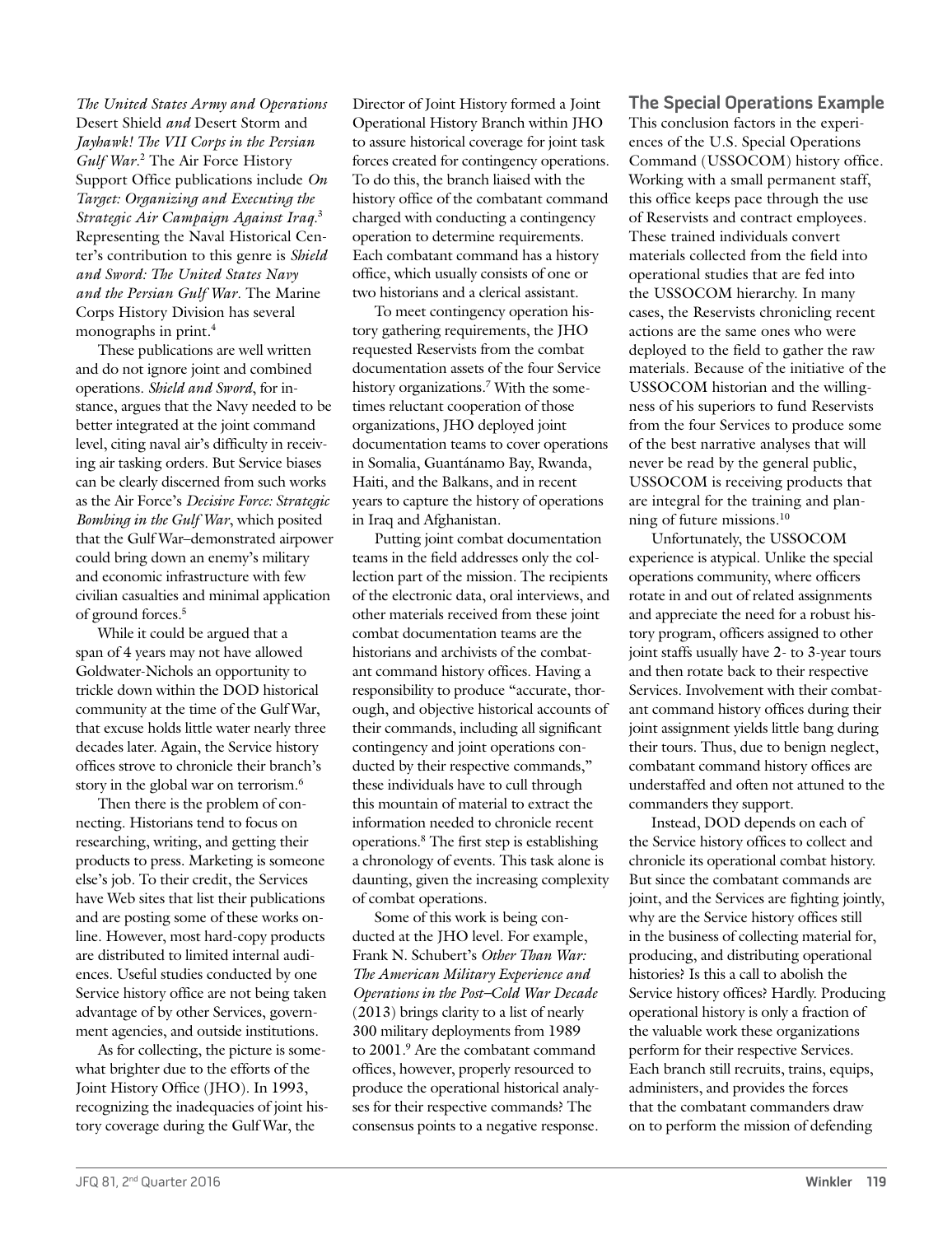

National Museum of the Marine Corps, located in Triangle, Virginia, next to Marine Corps Base Quantico, is center for all Marine Corps history (U.S. Marine Corps)

the Nation. These processes have to be documented and chronicled. In addition, each Service has a rich heritage and lore that must be preserved and promoted as a means of instilling institutional identity.

But a realignment of how DOD employs its historical assets to support the chronicling and connecting of its operational history at the joint level should be considered. An obvious answer is ramping up the current 2- to 3-person shops at the combatant commands to much larger offices to include dedicated Reservist combat documentation collection support, additional historian and archival personnel to chronicle command events, and individuals to oversee the distribution of materials. However, bolstering the history offices of the combatant commands is only part of a more efficient solution. The USSOCOM history office experience is instructive, as that command hires help only when it is needed.

# **Oh, Canada!**

For a complete solution, it is useful to examine how another country tackled the problem. In Canada, the Directorate of History and Heritage was created in 1996 by combining the National Defence History Directorate and the

Directorate of Military Traditions and Heritage. What emerged from this amalgamation were five sections that addressed various aspects of history and heritage. Most germane to the focus of this narrative is the History and Archives Section, which gathers, preserves, and imposes intellectual control over the historical record (including unit annual historical reports and unit operational records), carries out historical research and provides historical support on demand, and publishes official, commemorative, and popular histories to meet the goals of the Department of National Defence. In addition to capturing the narrative history, this section manages the Canadian Forces combat art program. Other sections manage uniforms and ceremonial matters; the museums, military heritage, and traditions; and the nation's military bands.<sup>11</sup>

It is interesting to note that minus the musical component, the Canadian sectional alignments are quite similar to the direction the U.S. Navy took with its Naval History and Heritage Command, which comprises a History and Archives Division, a Collections Management Division, a Museum Systems Operations Division, and a Communications and

Outreach Division. If the United States were to apply the Canadian/U.S. Navy model across DOD, the outcome would be a large Defense History and Heritage Agency (DHHA). The DHHA would take on the operational history collection, chronicling, and connection mission. Such an agency could not only take charge of the overall collection and chronicling efforts, but also take command of all DOD historical resource management efforts. The current JHO and Office of the Secretary of Defense (OSD) Historical Office could come under this new agency's auspices.

As with other Service mergers leading to the creation of other defense agencies, initial consolidation efforts would be painful and costly. However, longer term efficiencies could be realized through standardization of collection and archival practices, the creation of joint storage and preservation facilities, and the discontinuation of nonessential and overlapping functions.

While it could be entertaining to conceptualize the creation of a DHHA, however, there are words of caution: *Be careful what you ask for.* In addressing the challenge of producing operational histories from a joint perspective, the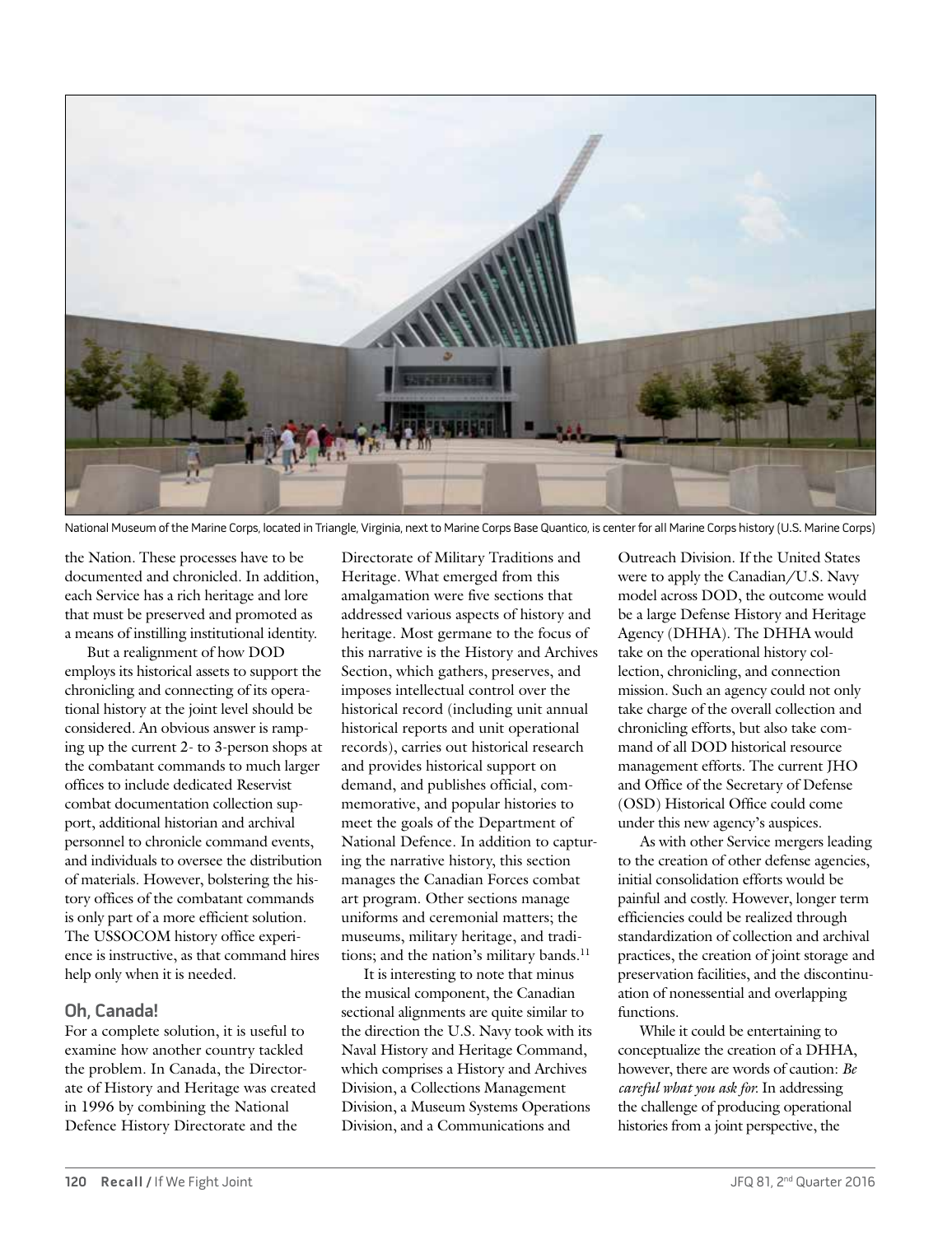DHHA solution is akin to hitting a tack with a sledgehammer. As the Canadian Forces found out when they had all of their personnel don the same uniform, there are benefits to having distinctions of Service identity. Just as it is impossible, for example, to envision the U.S. Marine Band ("The President's Own") reporting to a Director of Defense History and Heritage, it is hard to see how any of the Services would want to part with their Service heritage and museum establishments—especially when considering the size of each of the American Services matches that of the whole Canadian Forces and then some.<sup>12</sup> A criticism of the Canadian model is that the individual service components have been shortchanged within the whole historical narrative. Because the U.S. Service history organization historians focus on their respective Army, Marine Corps, Navy, Air Force, and Coast Guard narratives with all the Service-specific weapons systems, command and control structures, and customs, they produce quality Service-specific work. For these Service historians, there is a learning curve, and the quality of work they produce often becomes apparent in comparison to projects contracted out to PhDs with little military experience.

# **A Public Affairs Template**

Rather than dismantle the current DOD history infrastructure and build anew around a DHHA, a more practical proposal would be to create an activity that aims to coordinate and synthesize collection, chronicle, and connection functions. Instead of creating yet another huge bureaucratic agency, it is proposed that a Defense History Activity (DHA) be stood up—ideally at Fort Lesley J. McNair in Washington, DC, to be collocated with the U.S. Army Center of Military History and the National Defense University's National War College. DOD executed a similar concept with the creation of a Defense Media Activity (DMA) in 2008.

An outgrowth of the Base Realignment and Closure study that occurred in 2005, DMA consolidated various Service media functions into one activity headquartered at a Fort Meade,



U.S. Army Africa staff apply lessons of World War II to current mission by visiting places of Army legend in Tunisia such as Kasserine Pass, Longstop Hill, and El Guettar (U.S. Army/Rick Scavetta)

Maryland, facility that opened in 2011. While each of the Services retains its wellestablished public affairs organizations, DMA performs functions that not only enhance Service-specific outreach capabilities but also improve the overall DOD information dissemination capability.

DMA has organized itself into seven operating components. Its two most well-known components—the American Forces Radio and Television Service and *Stars and Stripes*—continue to operate from their respective offices in California and in Washington, DC, Germany, and Japan. Other Fort Meade–based components include the Defense Information School; a defense visual information component that manages the Joint Combat Camera program; a production component that provides services such as the Pentagon Channel, Joint Hometown News Services, and support for the various Service Web sites; a technical services component that hosts hundreds of DOD Web sites including the OSD Historical Office Web site; and a support services component that manages the activities' administrative and logistical needs.<sup>13</sup>

### **Future History**

DMA could most definitely serve as a template for a DHA. The first component worthy of emulation is the creation of a schoolhouse. A Defense History School could offer courses to military personnel assigned to combat documentation duties such as those assigned to Army Military History Detachments and the Navy's Combat Documentation Detachment. Such a course would help to standardize collection methodologies and build camaraderie across Services. Other courses provide initial profession development to newly hired civil service/contractor historians, archaeologists, librarians, curators, and information management specialists to broaden the understanding of available resources and methodologies and, most importantly, to build professional relationships that will benefit DOD in the long term. A Washington, DC–based orientation program could offer students visits to the local Service history offices as well as tours of the Navy, Marine Corps, and eventually, Army museums.

The Defense History School could also manage an internship program expanding on an initiative by the OSD Historical Office to bring in students from respected graduate programs, obtain needed clearances, and obtain experience on producing historical products. By collocating DHA with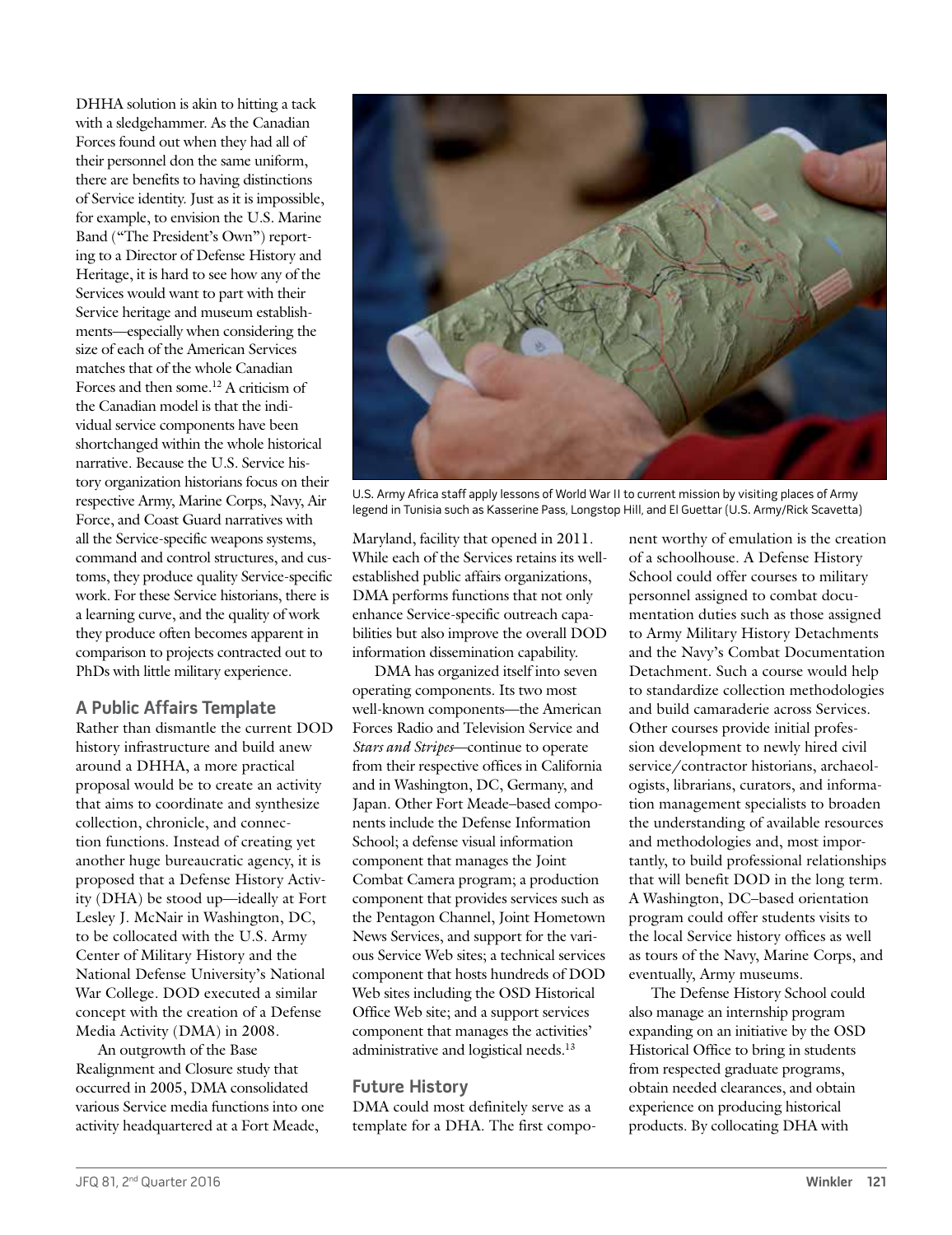

Curtiss A-1 Triad seaplane built in 1911 on display at Naval Air Station North Island as amphibious assault ship USS Peleliu (LHA 5) transits San Diego Bay (U.S. Navy/Troy Wilcox)

the National War College, the Defense History School could co-host symposia such as the "Air War in Vietnam" conference in October 2015 that was co-sponsored by the Air Force, Navy, and Army Historical Foundations, and the Marine Corps Heritage Foundation.

Another section of DHA could serve as a clearinghouse for historical products—both classified and unclassified—produced by the Service history organizations, combatant command history offices, and affiliated academic organizations such as the war colleges. While the classified publications and studies should be shared and posted on a classified network, unclassified products could be offered for purchase to the general public through a Defense History Bookstore. More than just a clearinghouse, this section could provide some comparative analyses of the different products through a comprehensive review program that aims to push relevant materials to proper audiences. Finally, in partnership with National Defense

University Press, this section could provide a publishing option for different DOD history entities. Other DHA coordination/facilitation functions on behalf of DOD might include:

- **•** The creation of an Operations Section to assure material is collected, properly archived, and turned into narrative. This section would coordinate with combatant command history offices to assure they are adequately resourced to document and chronicle current operations. As part of its mission, this section could liaise with institutions within and outside of DOD to include war colleges, academic institutions, other agency historical offices, and even historical offices of allied nations.
- **•** The creation of a Defense History Bookstore would require the creation of an Information Management Branch and could develop the mother of all joint history Web sites

that could host or link to classified chronologies, narratives, selected situation reports, after action reports, and summaries and transcripts of interviews with individuals serving in theater. The site could also serve as a repository for end-of-tour interviews conducted by the various Services and combatant command history offices. By offering access to operational history through one Web site, DHA would make a valuable contribution in connecting with the forces in the field.

**•** Finally, the DHA should coordinate with the DMA to have a strong public affairs and marketing function. Staffed by individuals with journalism and marketing skills, this function could have an important collection and dissemination role. Regarding collection, this branch should be on the distribution list to receive press releases from all operational commands within DOD. While not often detailed, these press